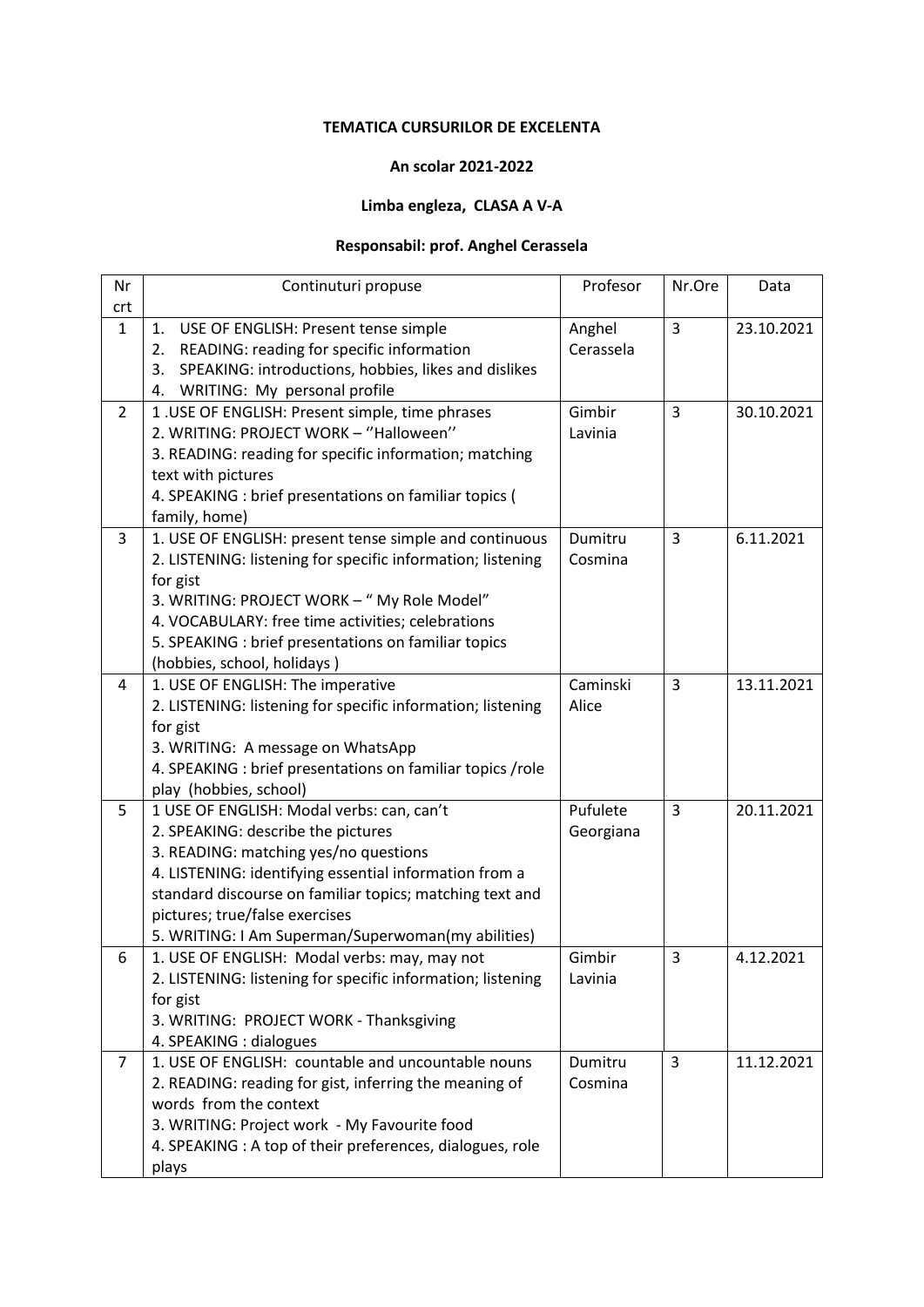| 8  | 1. USE OF ENGLISH: Adjectives                                                                      | Pufulete  | 3 | 18.12.2021 |
|----|----------------------------------------------------------------------------------------------------|-----------|---|------------|
|    | 3. WRITING: PROJECT WORK - Christmas Time                                                          | Georgiana |   |            |
|    | 4. VOCABULARY: describing people/things; describing the                                            |           |   |            |
|    | weather                                                                                            |           |   |            |
|    | 5. SPEAKING : brief presentations on familiar topics (                                             |           |   |            |
|    | family, home, hobbies, school);                                                                    |           |   |            |
| 9  | 1. USE OF ENGLISH: Definite and indefinite article                                                 | Caminski  | 3 | 15.01.2021 |
|    | 2 READING: true/false; gapped text; matching text with                                             | Alice     |   |            |
|    | pictures                                                                                           |           |   |            |
|    | 3. WRITING: Survey/Completing a table about the group                                              |           |   |            |
|    | preferences                                                                                        |           |   |            |
|    | 4. SPEAKING: interactive communication in a simple                                                 |           |   |            |
|    | exchange of information: dialogues, role play                                                      |           |   |            |
| 10 | 1. USE OF ENGLISH: Modal verbs review                                                              | Gimbir    | 3 | 29.01.2022 |
|    | 2. READING: true/false; gapped text; matching text with                                            | Lavinia   |   |            |
|    | pictures                                                                                           |           |   |            |
|    | 3. WRITING: Guided composition / My favourite hero/                                                |           |   |            |
|    | cartoon character/superhero                                                                        |           |   |            |
|    | 4. SPEAKING : simple conversation starting from picture                                            |           |   |            |
|    | description                                                                                        |           |   |            |
| 11 | 1. USE OF ENGLISH: This/That, These/Those                                                          | Dumitru   | 3 | 5.02.2022  |
|    | 2 READING: reading for gist/ specific information;                                                 | Cosmina   |   |            |
|    | matching                                                                                           |           |   |            |
|    | 3. LISTENING: listening for gist; matching;                                                        |           |   |            |
|    | 4. SPEAKING: conversation starting from picture                                                    |           |   |            |
|    | description, describing the classroom.                                                             |           |   |            |
| 12 | 1. USE OF ENGLISH: Possessive adjectives                                                           | Caminski  | 3 | 12.02.2022 |
|    | 2. READING: reading for gist/ specific information;                                                | Alice     |   |            |
|    | matching                                                                                           |           |   |            |
|    | 3. WRITING: PROJECT WORK - My favorite movie/TV                                                    |           |   |            |
|    | program/show;                                                                                      |           |   |            |
|    | 4. VOCABULARY: Media / cultural events/TV programs                                                 |           |   |            |
|    | 5. SPEAKING : Talking about movies, sports events                                                  |           |   |            |
| 13 | 1. USE OF ENGLISH: Wh-questions                                                                    | Pufulete  | 3 | 19.02.2022 |
|    | 2. LISTENING: listening for specific information;                                                  | Georgiana |   |            |
|    | 3. SPEAKING: brief presentations on familiar topics(jobs,<br>shopping, favorite cartoon character) |           |   |            |
|    | 4. WRITING: A questionnaire                                                                        |           |   |            |
| 14 | 1. USE OF ENGLISH: The cardinal numeral                                                            | Gimbir    | 3 | 26.02.2022 |
|    | 2. LISTENING: Listening for gist/ matching                                                         | Lavinia   |   |            |
|    | 3. WRITING:: paragraphs narrating personal experience                                              |           |   |            |
|    | 4. VOCABULARY: expressing time, schedules,                                                         |           |   |            |
|    | identification data                                                                                |           |   |            |
|    | 5. SPEAKING: My Favourite Teacher/You tuber/Friend                                                 |           |   |            |
| 15 | 1. USE OF ENGLISH: Preposition of place and movement                                               | Dumitru   | 3 | 5.03.2022  |
|    | 2. READING : reading for detailed understanding; gapped                                            | Cosmina   |   |            |
|    | text; matching; multiple choice                                                                    |           |   |            |
|    | 3. WRITING: A thank you message                                                                    |           |   |            |
|    | 4 SPEAKING: 2-way simple conversation starting from                                                |           |   |            |
|    | picture description; interactive communication in a                                                |           |   |            |
|    | simple exchange of information: dialogues, role play                                               |           |   |            |
| 16 | 1. USE OF ENGLISH: Structures with THERE IS/ THERE                                                 | Caminski  | 3 | 12.03.2022 |
|    | ARE, Future                                                                                        | Alice     |   |            |